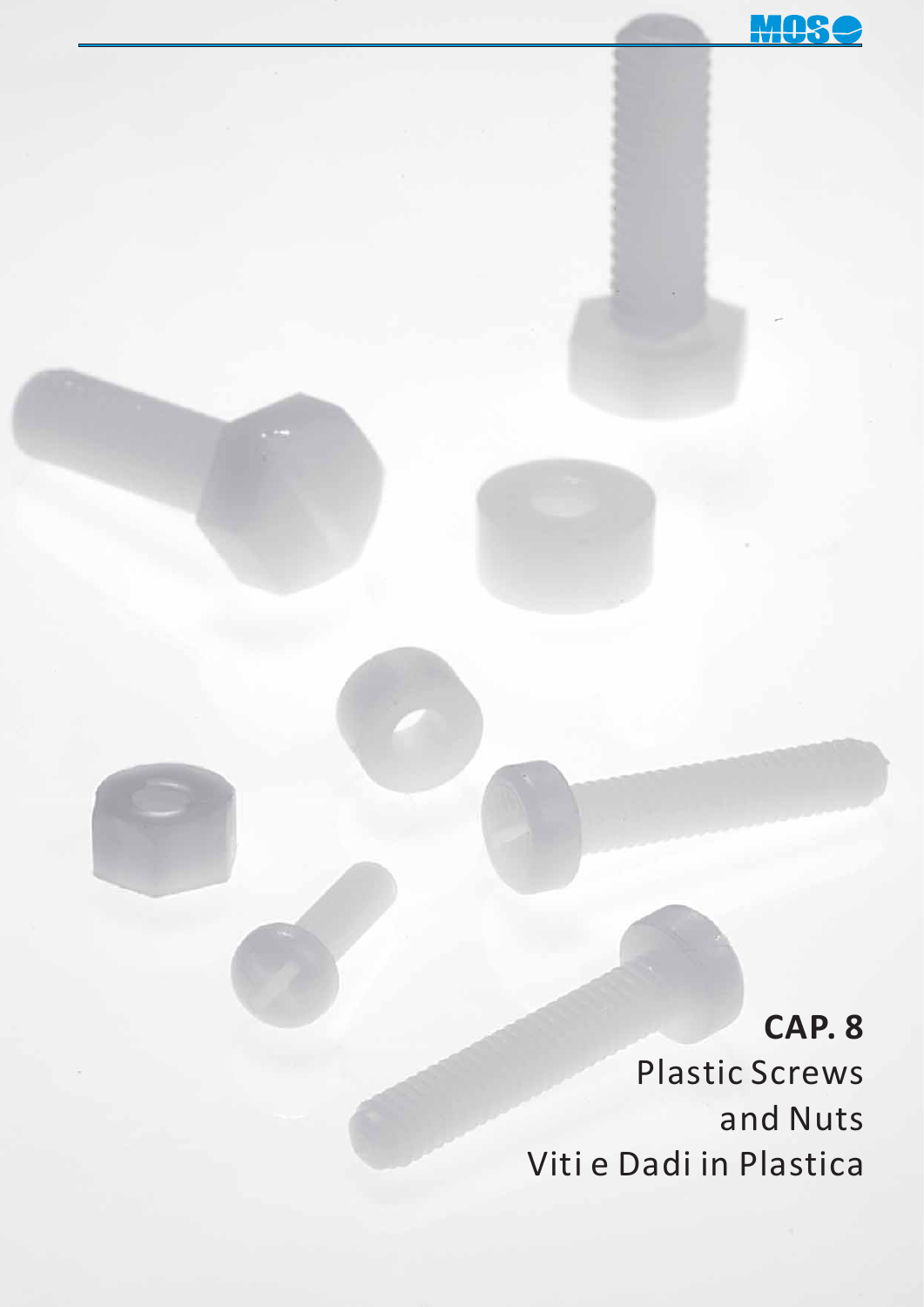



- **◆** MATERIAL:NYLON 66 (UL)
- **◆** FLAME CLASS:94V-2
- **◆** COLOR:NATURAL
- 



#### SCREW BONNET

- **◆** MATERIAL:NYLON 66 (UL)
- **◆** FLAME CLASS:94V-2
- **◆** COLOR:BLACK/NATURAL







| PARTNO  A   B   C          |  |  | PACKAGE |
|----------------------------|--|--|---------|
| MOSMP3 6.0 3.0 5.5 M3X0.5P |  |  |         |
| MOSMP4 8.0 4.0 7.7 M4X0.7P |  |  | 1000    |

### **SCREW BONNET**



## SCREW BONNET



- **◆** MATERIAL:NYLON 66 (UL)
- **◆** FLAME CLASS: 94V-2
- **◆** COLOR:NATURAL
- **◆** UNIT:**㎜**



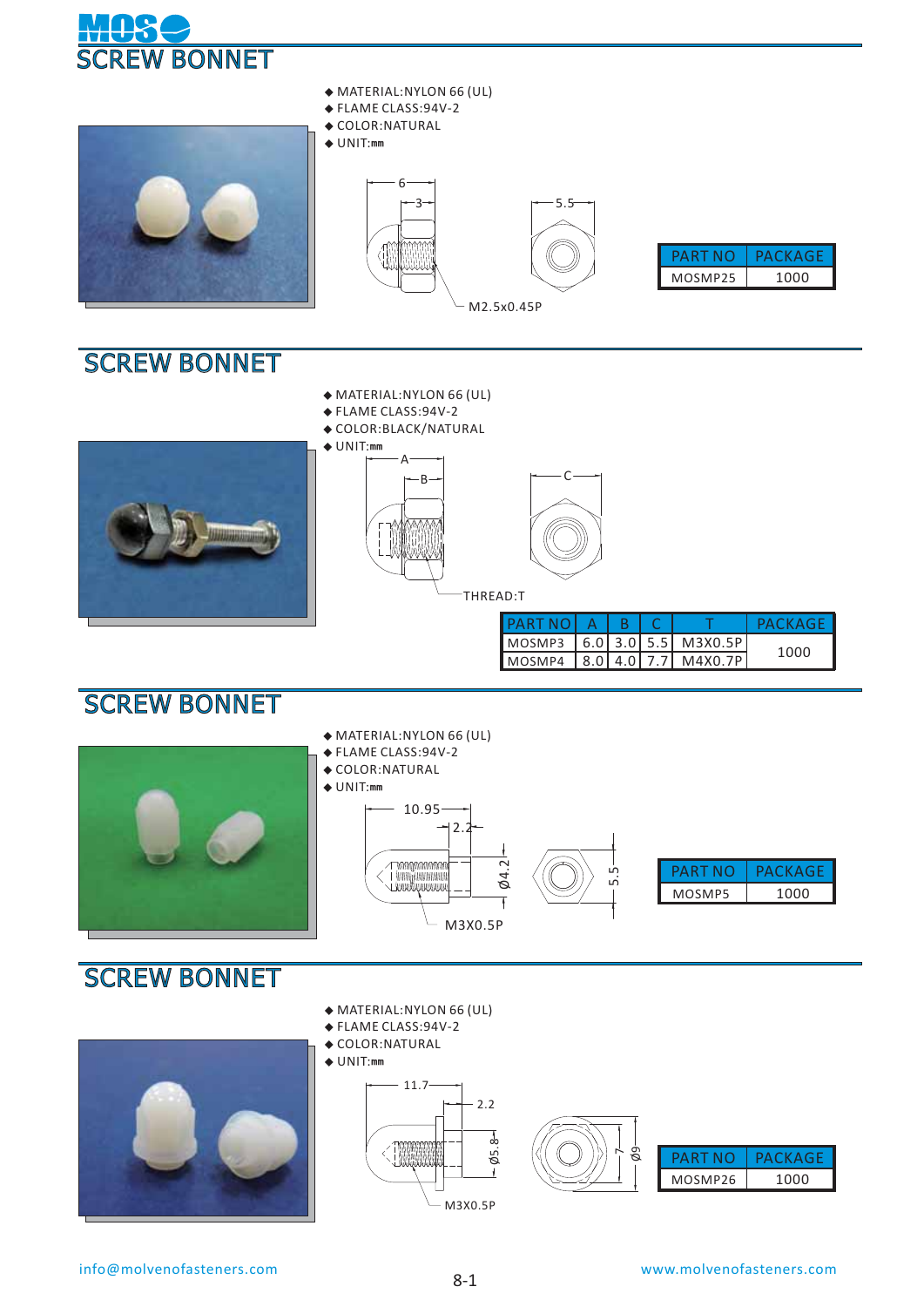## SCREW **PARTS HOUSING**







- **◆** FLAME CLASS: 94V-2
- **◆** COLOR:NATURAL

**◆** UNIT:**㎜**



| PARI         | PACKAGE |
|--------------|---------|
| MOSKSC25684F | フロロロ    |

## **SCREW**



- **◆** FLAME CLASS:94V-2
- **◆** COLOR:NATURAL







| <b>PART NO</b> |     | PACKAGE |  |
|----------------|-----|---------|--|
| MOSSM36        | 6.0 |         |  |
| MOSSM38        | 8.0 | 2000    |  |
| MOSSM310 10.0  |     |         |  |
| MOSSM312 12.0  |     |         |  |

| PART NO    | А    |          | <b>PACKAGE</b> |  |  |
|------------|------|----------|----------------|--|--|
| MOSSM46    | 6.0  |          |                |  |  |
| MOSSM48    | 8.0  | M4X0.7P  |                |  |  |
| MOSSM410   | 10.0 |          |                |  |  |
| MOSSM412   | 12.0 |          | 2000           |  |  |
| MOSSM6326  | 6.35 |          |                |  |  |
| MOSSM6328  | 8.0  | 6-32 UNC |                |  |  |
| MOSSM6329  | 9.5  |          |                |  |  |
| MOSSM63212 | 12.7 |          |                |  |  |

## SCREW PARTS HOUSING





- **◆** FLAME CLASS: 94V-2
- **◆** COLOR:CLEAR





| ואמט      | ZAC KAGI |
|-----------|----------|
| MOSMUS210 | 2000     |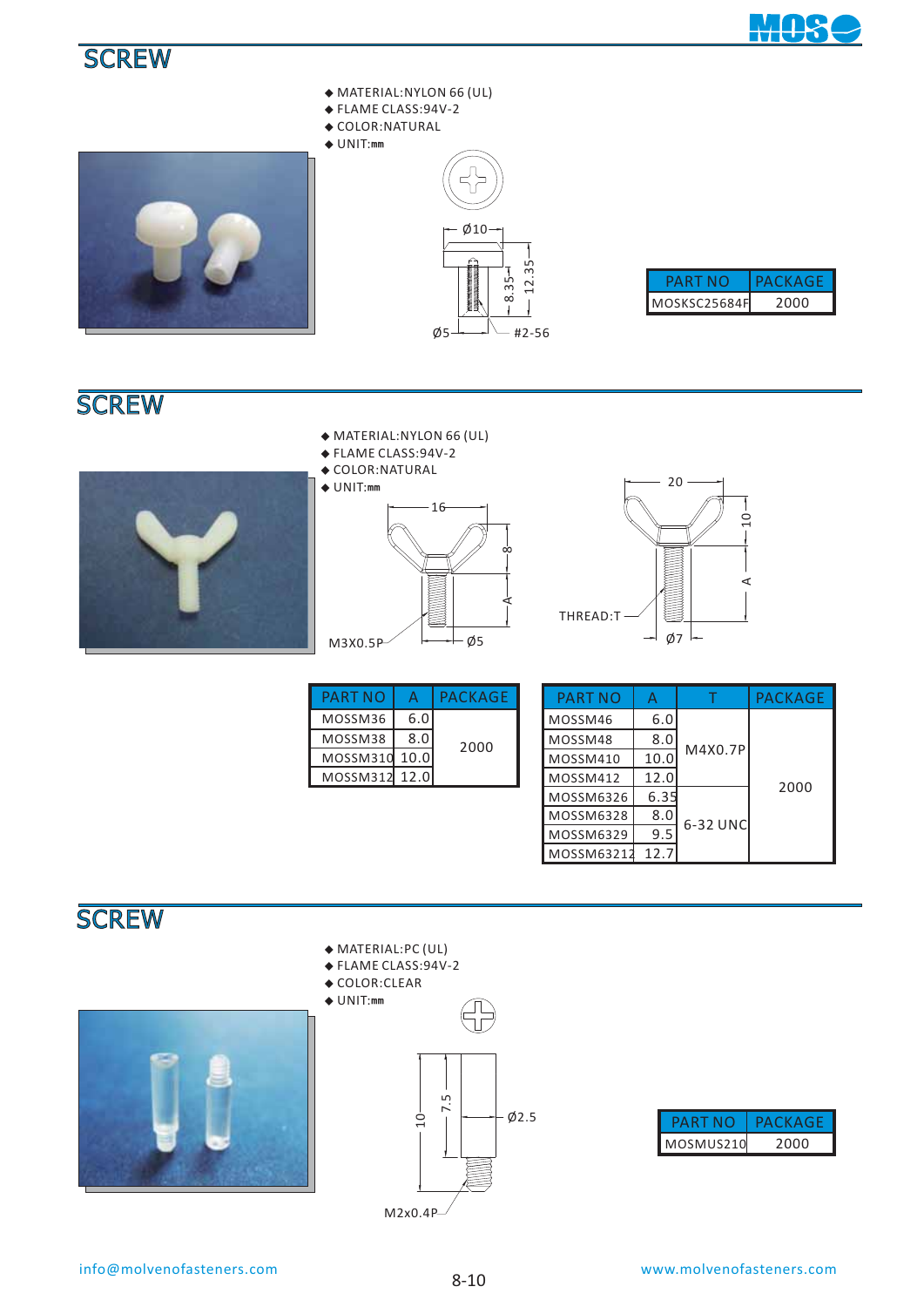## SCREW BONNET



## **SCREW BONNET**

- **◆** MATERIAL:NYLON 66 (UL)
- **◆** FLAME CLASS: 94V-2
- **◆** COLOR:NATURAL/BLACK **◆** UNIT:**㎜**





MOS

## SCREW BONNET

- **◆** MATERIAL:NYLON 66 (UL)
- **◆** FLAME CLASS:94V-2
- **◆** COLOR:NATURAL







| 1 N H   | A (`K A (¬́ ⊦ |
|---------|---------------|
| MOSSWV4 | 1000          |

## SCREW BONNET



info@molvenofasteners.com www.molvenofasteners.com

- **◆** MATERIAL:SILICON RUBBER
- **◆** COLOR:BLACK/GRAY **◆** UNIT:**㎜**



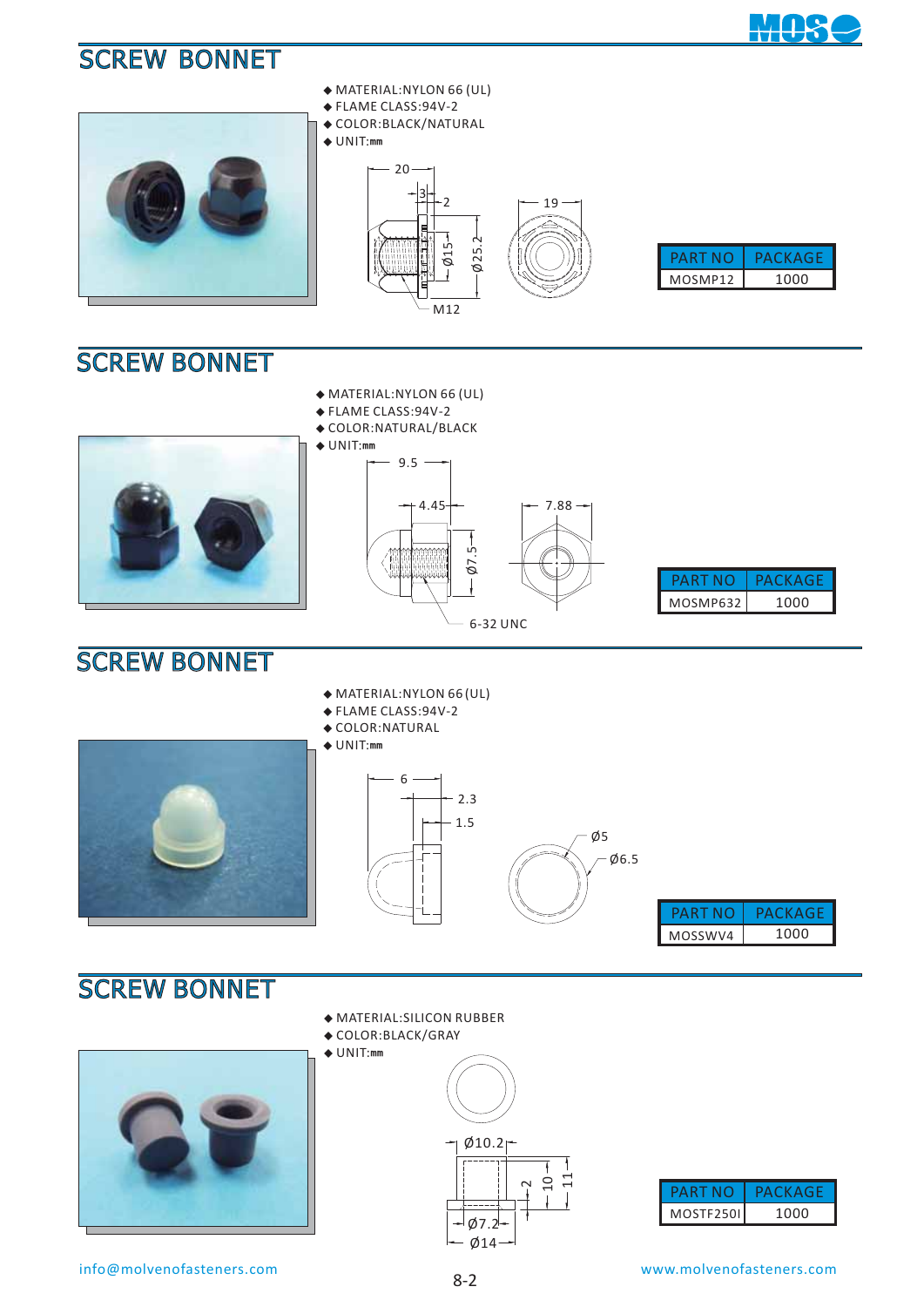



**◆** FLAME CLASS:94V-2







| $\triangle$ UNIT:mm    | <b>PART NO</b>    | A    | B   |            | <b>PACKAGE</b> |
|------------------------|-------------------|------|-----|------------|----------------|
|                        | MOSM <sub>2</sub> | 3.95 | 1.4 | M2.0X0.4P  |                |
|                        | MOSM26            | 5.0  | 2.0 | M2.6X0.45P | 2000           |
| r−B−⊣<br>A             | MOSM3             | 5.5  | 2.7 | M3X0.5P    |                |
|                        | MOSM35            | 5.9  | 2.8 | M3.5X0.6P  |                |
| <b>Y</b> YYYYYY<br>mmu | MOSM4             | 6.9  | 3.3 | M4X0.7P    |                |
| www                    | MOSM4F            | 7.0  | 2.5 | M4X0.7P    |                |
|                        | MOSM5             | 8.0  | 4.4 | M5X0.8P    | 1000           |
| THREAD:T               | MOSM6             | 10.0 | 5.0 | M6X1.0P    |                |
|                        | <b>MOSS440</b>    | 6.4  | 2.5 | 4-40 UNC   |                |
|                        | MOSS632           | 7.9  | 3.2 | 6-32 UNC   |                |

## NUT



- **◆** FLAME CLASS:94V-2
- **◆** COLOR:NATURAL





| <u>.</u>                           |  |  |  |  |                           |                |  |  |
|------------------------------------|--|--|--|--|---------------------------|----------------|--|--|
| <b>PART NO</b>                     |  |  |  |  |                           | <b>PACKAGE</b> |  |  |
| MOSMO3                             |  |  |  |  | $5.4$ 3.2 8.5 0.8 M3X0.5P |                |  |  |
| MOSMO4                             |  |  |  |  | $6.9$ 4.5 9.7 0.9 M4X0.7P | 1000           |  |  |
| MOSMO632 7.8 4.2 10.6 1.0 6-32 UNC |  |  |  |  |                           |                |  |  |

#### NUT  $P$ NEW

- **◆** MATERIAL:NYLON 66 (UL)
- **◆** FLAME CLASS: 94V-2
- 



- 
- **◆** COLOR:GRAY



| <b>PART NO</b>                |  |  | <b>I PACKAGE</b> |
|-------------------------------|--|--|------------------|
| MOSMO668 13.0 10.0 6.8 M6X1P  |  |  | 2000             |
| MOSMO88517.013.0 8.5 M8X1.25P |  |  | 1000             |

## NUT





- 
- **◆** COLOR:BLACK
- **◆** UNIT:**㎜**



|                | . ( ¨K Δ ( -̃ ⊦ |
|----------------|-----------------|
| <b>MOSM122</b> | 2000            |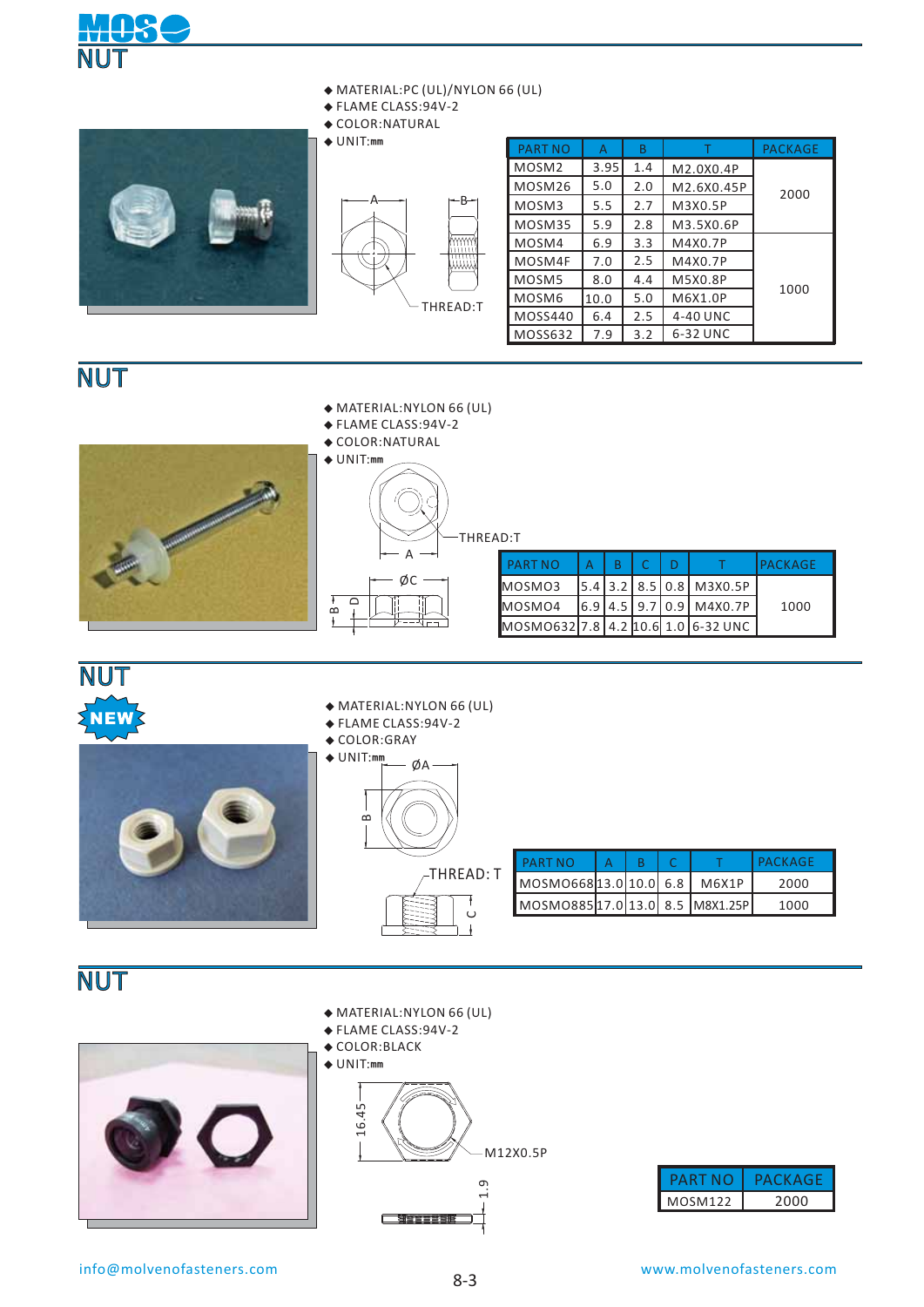



MOSMOTA20

Ø42.2

 $38.2 - 1"$ BSP

 $2.4$ <br>11.7

**◆** FLAME CLASS:94HB **◆** COLOR:BLACK **◆** UNIT:**㎜**

M20X1.5P

5.5 14.5 2.5

MOSMO254

PART NO

PACKAGE 100

8.1

25.5

24.0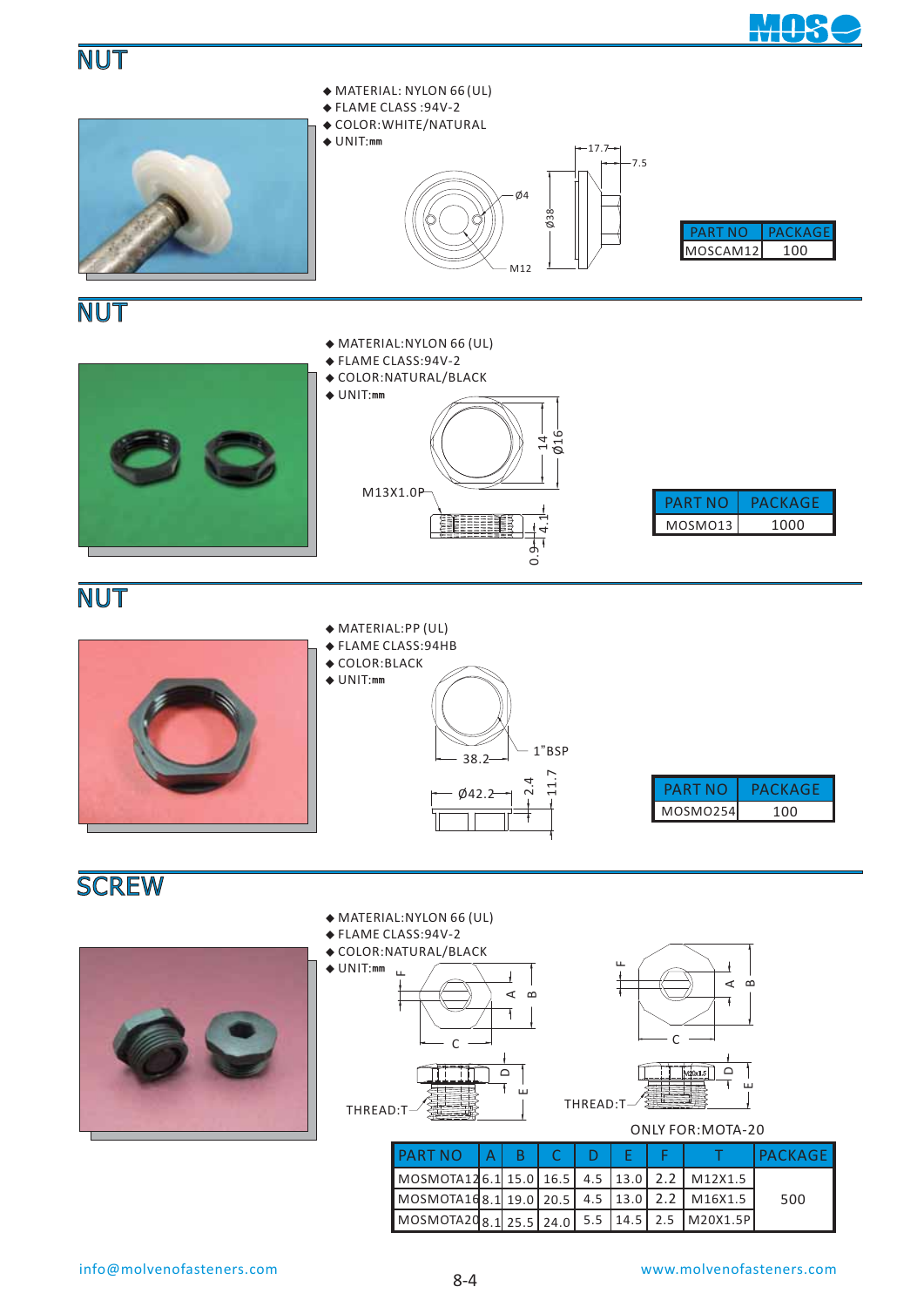



- **◆** MATERIAL:NYLON 66 (UL)
- **◆** FLAME CLASS:94V-2
- **◆** COLOR:NATURAL
- **◆** UNIT:**㎜**



| <b>PART NO</b>                        |          |     |                                         | PACKAGE |
|---------------------------------------|----------|-----|-----------------------------------------|---------|
| MOSSMO3                               | 15.965.0 | 8.0 | $6.4$ M <sub>3</sub> X <sub>0</sub> .5P |         |
| MOSSMO4                               |          |     | 21.588.0 10.1 10.0 M4X0.7P              | 1000    |
| MOSSMO632 22.0 8.0 10.5 10.0 6-32 UNC |          |     |                                         |         |
| MOSSM0832 21.0 8.0 10.0 10.0 8-32 UNC |          |     |                                         |         |

- **◆** MATERIAL:PC (UL)/NYLON 66 (UL)
- **◆** FLAME CLASS:94V-2
- **◆** COLOR:NATURAL







| PART NO   | A   | B    | $\subset$ | т         | <b>PACKAGE</b> |
|-----------|-----|------|-----------|-----------|----------------|
| MOSM3510  |     |      | 10.0      |           |                |
| MOSM3515  |     |      | 15.0      |           |                |
| MOSM3520  | 6.9 | 2.2  | 20.0      | M3.5X0.6P | 1000           |
| MOSM3525  |     |      | 25.0      |           |                |
| MOSM3530  |     |      | 30.0      |           |                |
| MOSS6326  |     |      | 6.35      |           |                |
| MOSS6328  |     |      | 8.0       |           | 2000           |
| MOSS6329  |     |      | 9.5       |           |                |
| MOSS63212 |     |      | 12.7      |           |                |
| MOSS63215 | 6.7 | 2.5  | 15.9      | 6-32 UNC  | 1000           |
| MOSS63219 |     |      | 19.1      |           |                |
| MOSS63225 |     | 25.4 |           |           |                |
| MOSS63228 |     |      | 28.0      |           |                |
| MOSS4406  |     |      | 6.4       |           |                |
| MOSS4408  |     |      | 8.0       |           | 2000           |
| MOSS4409  | 5.2 | 2.1  | 9.5       | 4-40 UNC  |                |
| MOSS44012 |     |      | 12.7      |           |                |
| MOSS44015 |     |      | 15.5      |           | 1000           |

## **SCREW**



- **◆** MATERIAL:PC (UL)
- **◆** FLAME CLASS: 94V-2
- **◆** COLOR:NATURAL
- **◆** UNIT:**㎜** 1.2  $03.6$ Ē i. M2x0.4P

| PART NO  |     | <b>PACKAGE</b> |
|----------|-----|----------------|
| MOSM245F | 4.5 |                |
| MOSM255F | 5.5 |                |
| MOSM265F | 6.5 | 2000           |
| MOSM275F | 7.5 |                |
| MOSM285F | ጸ 5 |                |

A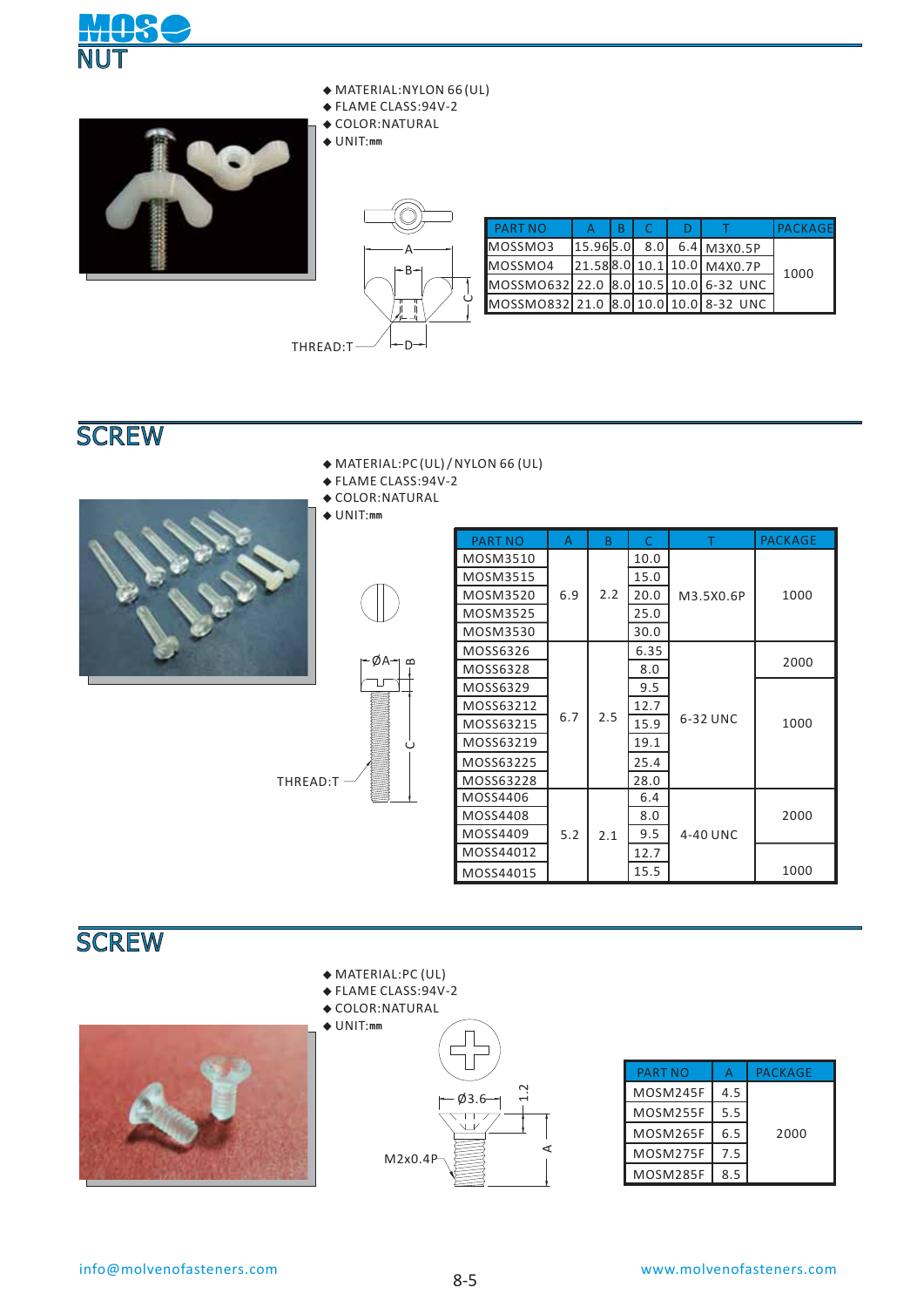



- **◆** MATERIAL:PC (UL) / NYLON 66 (UL)
- **◆** FLAME CLASS:94V-2 **◆** COLOR:NATURAL
- **◆** UNIT:**㎜**





| <b>PART NO</b> | A   | B   | C    | т          | <b>PACKAGE</b> |
|----------------|-----|-----|------|------------|----------------|
| MOSM23         |     |     | 3.0  |            |                |
| MOSM24         |     |     | 4.0  |            |                |
| MOSM25         |     |     | 5.0  |            |                |
| MOSM26         | 3.3 | 1.4 | 6.0  |            |                |
| <b>MOSM265</b> |     |     | 6.5  | M2X0.4P    |                |
| MOSM28         |     |     | 8.0  |            |                |
| MOSM210        |     |     | 10.0 |            |                |
| <b>MOSM212</b> |     |     | 12.0 |            |                |
| <b>MOSM215</b> |     |     | 15.0 |            |                |
| <b>MOSM256</b> |     |     | 6.0  | M2.5X0.45P | 2000           |
| <b>MOSM264</b> |     |     | 4.0  |            |                |
| MOSM265        | 4.3 | 1.5 | 5.0  |            |                |
| <b>MOSM266</b> |     |     | 6.0  | M2.6X0.45P |                |
| <b>MOSM268</b> |     |     | 8.0  |            |                |
| MOSM2610       |     |     | 10.0 |            |                |
| MOSM34         |     |     | 4.0  |            |                |
| MOSM35         |     |     | 5.0  |            |                |
| MOSM36         |     |     | 6.0  | M3X0.5P    |                |
| MOSM38         |     |     | 8.0  |            | 1000           |
| MOSM310        |     |     | 10.0 |            |                |
| MOSM312        |     |     | 12.0 |            | 2000           |
| <b>MOSM315</b> | 5.5 | 2.1 | 15.0 |            |                |
| MOSM317        |     |     | 17.0 |            |                |
| MOSM318        |     |     | 18.0 | M3.5X0.5P  | 1000           |
| <b>MOSM320</b> |     |     | 20.0 |            |                |
| <b>MOSM325</b> |     |     | 25.0 |            |                |

| <b>PART NO</b>  | A   | B.  | C.   | T        | <b>PACKAGE</b> |  |
|-----------------|-----|-----|------|----------|----------------|--|
| MOSM46          |     |     | 6.0  |          |                |  |
| MOSM48          |     |     | 8.0  |          |                |  |
| MOSM410         |     |     | 10.0 |          |                |  |
| <b>MOSM412</b>  |     |     | 12.0 |          | 1000           |  |
| MOSM414         |     |     | 14.0 |          |                |  |
| MOSM416         | 7.0 | 2.5 | 16.0 | M4X0.7P  |                |  |
| <b>MOSM420</b>  |     |     | 20.0 |          |                |  |
| <b>MOSM425</b>  |     |     | 25.0 |          |                |  |
| <b>MOSM430</b>  |     |     | 30.0 |          |                |  |
| <b>MOSM435</b>  |     |     | 35.0 |          |                |  |
| <b>MOSM520</b>  | 9.1 | 3.6 | 20.0 | M5X0.8P  |                |  |
| <b>MOSR4406</b> |     |     | 6.4  |          |                |  |
| <b>MOSR4408</b> |     |     | 8.0  |          | 2000           |  |
| <b>MOSR4409</b> | 5.2 | 2.4 | 9.5  |          |                |  |
| MOSR44012       |     |     | 12.7 | 4-40 UNC |                |  |
| MOSR44015       |     |     | 15.5 |          | 1000           |  |
| MOSR4404SNV0    | 5.8 | 1.8 | 4.75 |          |                |  |
| <b>MOSR6326</b> |     |     | 6.35 |          |                |  |
| <b>MOSR6328</b> |     |     | 8.0  |          | 2000           |  |
| <b>MOSR6329</b> |     |     | 9.5  |          |                |  |
| MOSR63212       | 6.7 | 2.5 | 12.7 | 6-32 UNC |                |  |
| MOSR63215       |     |     | 15.9 |          | 1000           |  |
| MOSR63219       |     |     | 19.1 |          |                |  |

## **SCREW**

- **◆** MATERIAL:PC (UL) / NYLON 66 (UL)
- **◆** FLAME CLASS:94V-2
- ◆ COLOR:NATURAL<br>◆ UNIT:mm



THREAD:T

| $\bullet$ COLOR: IVAI URAL |                |      |     |      |         |                |
|----------------------------|----------------|------|-----|------|---------|----------------|
| $\triangle$ UNIT:mm        | <b>PART NO</b> | A    | B   | C    |         | <b>PACKAGE</b> |
|                            | <b>M35F</b>    | 5.3  | 1.2 | 4.8  | M3X0.5P |                |
|                            | <b>M36F</b>    | 5.6  | 1.6 | 6.0  | M3X0.5P |                |
|                            | M38F           | 5.6  | 1.6 | 8.0  | M3X0.5P | 1000           |
|                            | M310F          | 5.6  | 1.6 | 10.0 | M3X0.5P |                |
|                            | M312F          | 5.6  | 1.6 | 12.0 | M3X0.5P |                |
|                            | M314F          | 5.6  | 1.6 | 14.0 | M3X0.5P |                |
| ØA-<br>B                   | M342F          | 6.0  | 1.7 | 4.2  | M3X0.5P | 2000           |
|                            | <b>M48F</b>    | 7.6  | 2.0 | 8.0  | M4X0.7P |                |
| $\cup$                     | M410F          | 7.6  | 2.0 | 10.0 | M4X0.7P |                |
|                            | M412F          | 7.6  | 2.0 | 12.0 | M4X0.7P |                |
| ):T                        | M414F          | 7.6  | 2.0 | 14.0 | M4X0.7P | 1000           |
|                            | M416F          | 7.6  | 2.0 | 16.0 | M4X0.7P |                |
|                            | M418F          | 7.65 | 2.7 | 18.0 | M4X0.7P |                |
|                            | <b>M515F</b>   | 9.1  | 9.1 | 14.8 | M5X0.8P |                |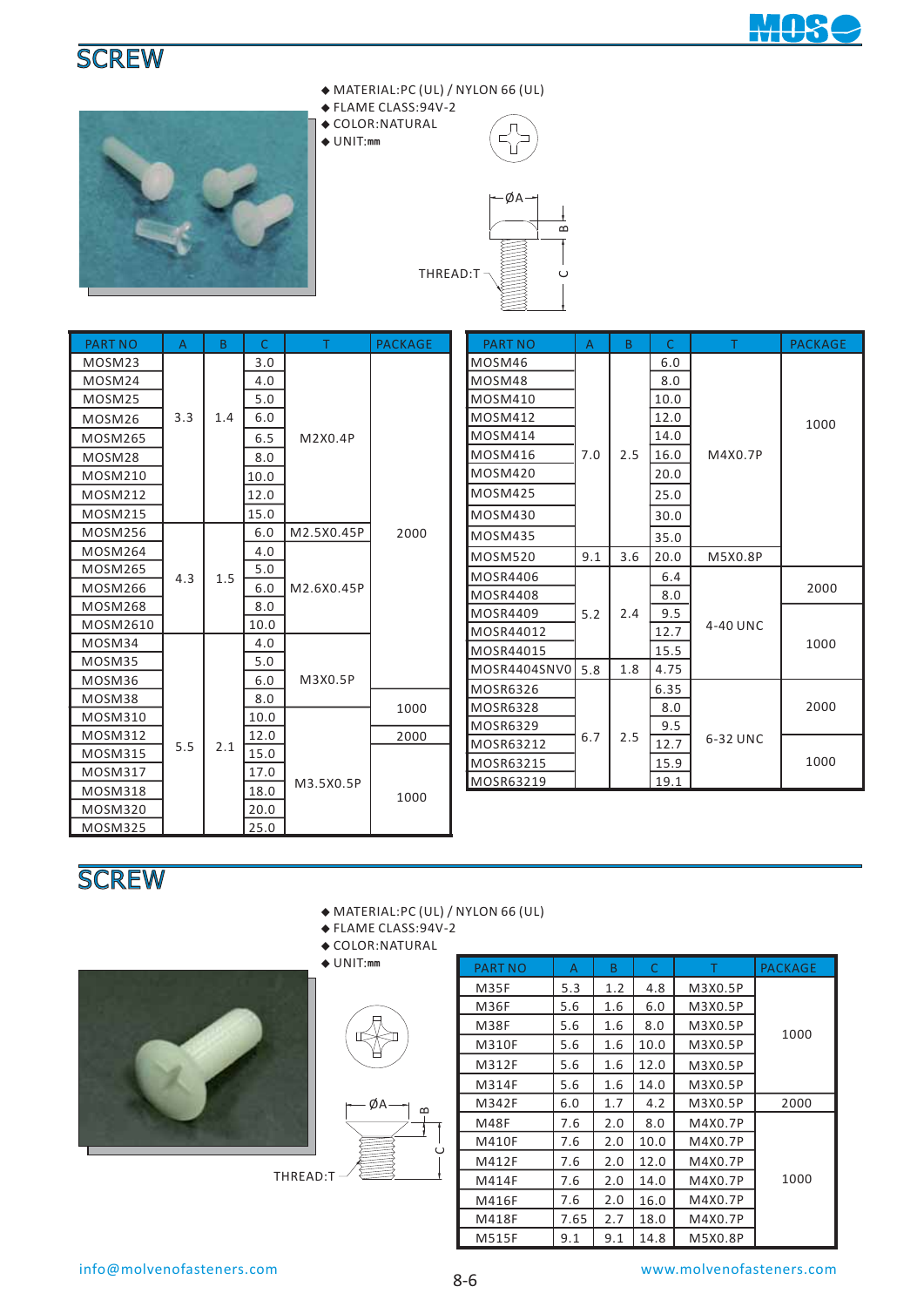





- **◆** MATERIAL:NYLON 66 (UL)
- **◆** FLAME CLASS: 94V-2
- **◆** COLOR:NATURAL **◆** UNIT:**㎜**







- **◆** MATERIAL:PC (UL)
- 
- 



- **◆** FLAME CLASS: 94V-2
- **◆** COLOR:NATURAL
- **◆** UNIT:**㎜**



| PART NO | PACKAGE |
|---------|---------|
| MOSM64  | 1000    |

## **SCREW**





- **◆** FLAME CLASS: 94V-0
- **◆** COLOR:NATURAL





|         | К А (¬ Ի |
|---------|----------|
| MOSM68F | nn       |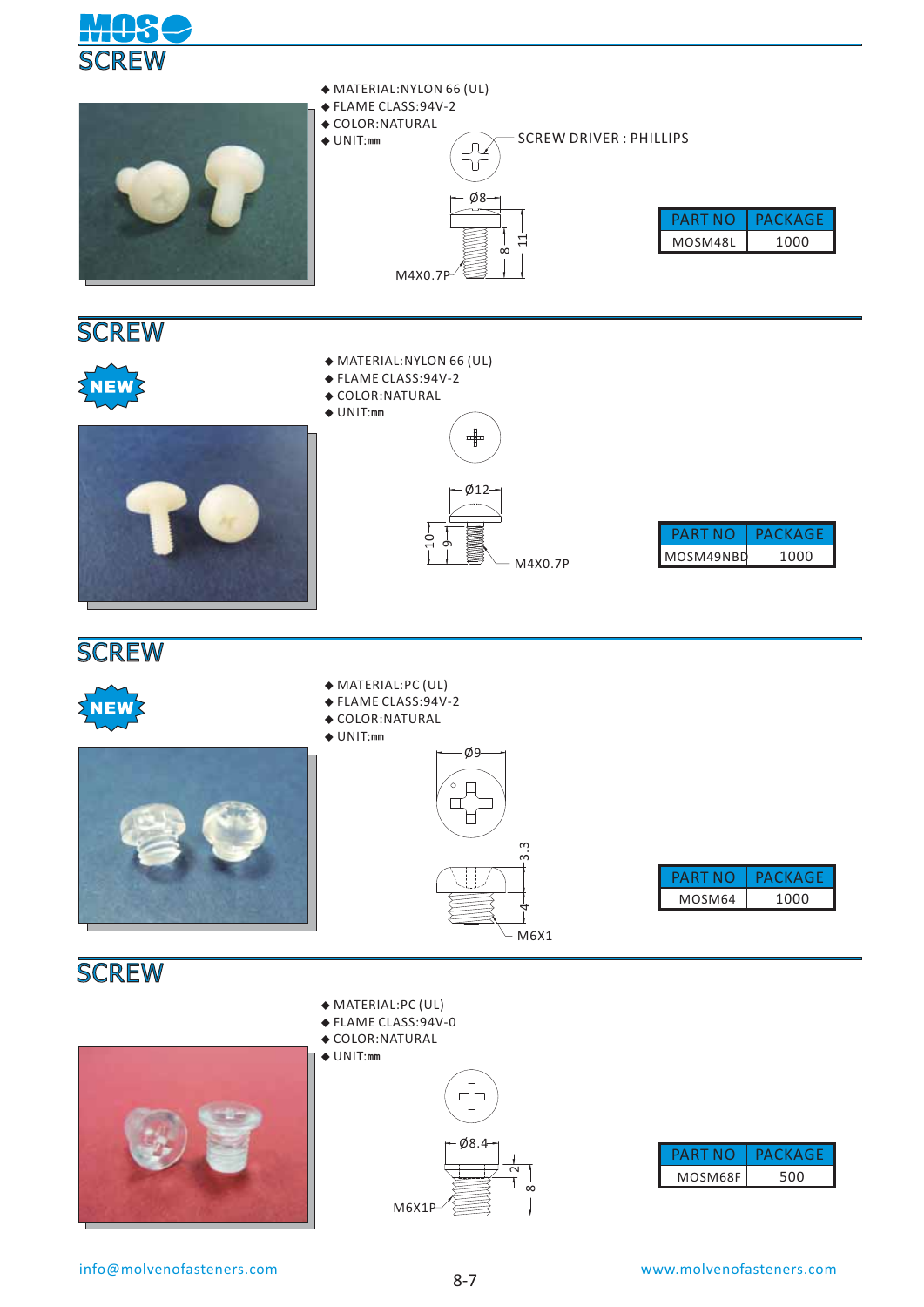



## **SCREW**

|                | $\bullet$ FLAME CLASS:94V-2<br>$\triangle$ COLOR: NATURAL<br>$-ØA-$<br>$\triangle$ UNIT:mm |                                |     |     |                  |                |
|----------------|--------------------------------------------------------------------------------------------|--------------------------------|-----|-----|------------------|----------------|
|                |                                                                                            | <b>PART NC</b>                 |     |     |                  | <b>PACKAGE</b> |
|                |                                                                                            | MOSMI35N                       | 5.5 | 2.0 | 5.0 M3X0.5P      |                |
|                | $\mathbf{a}$                                                                               | MOSMI36N                       | 5.5 | 2.0 | 6.0 M3X0.5P      |                |
|                |                                                                                            | MOSMI 38N 5.5                  |     | 2.0 | 8.0 M3X0.5P      |                |
|                |                                                                                            | MOSMI310N 5.5                  |     |     | 2.0 10.0 M3X0.5P | 1000           |
|                | Ö                                                                                          | MOSMI312N 5.5 2.0 12.0 M3X0.5P |     |     |                  |                |
|                | THREAD:T                                                                                   | MOSMI410N 7.0 2.7 10.0 M4X0.7P |     |     |                  |                |
|                |                                                                                            |                                |     |     |                  |                |
| <b>CODFILL</b> |                                                                                            |                                |     |     |                  |                |

#### SCREW **NEW**

**◆** MATERIAL:NYLON 66 (UL)

**◆** MATERIAL:NYLON 66(UL)

- **◆** FLAME CLASS: 94V-2
- **◆** COLOR:NATURAL



**◆** UNIT:**㎜** 2.4 20  $\phi$ 8-M4X0.7P



## **SCREW**



- **◆** MATERIAL:NYLON 66 (UL)
- **◆** FLAME CLASS:94V-2
- **◆** COLOR:NATURAL **◆** UNIT:**㎜**





| <b>PART NO</b> |     | <b>PACKAGE</b> |  |
|----------------|-----|----------------|--|
| MOSSTM36       | 6.0 |                |  |
| MOSSTM38       | 8.0 | 2000           |  |
| MOSSTM310 10.0 |     |                |  |
| MOSSTM312 12.0 |     |                |  |
|                |     |                |  |

|          | $\frac{8}{2}$ |
|----------|---------------|
|          |               |
|          |               |
| THREAD:T |               |

| <b>PART NO</b> |      |          | PACKAGE |  |  |
|----------------|------|----------|---------|--|--|
| MOSSTM46       | 6.0  |          |         |  |  |
| MOSSTM48       | 8.0  | M4X0.7P  |         |  |  |
| MOSSTM410      | 10.0 |          |         |  |  |
| MOSSTM412      | 12.0 |          | 2000    |  |  |
| MOSSTM6326     | 6.35 |          |         |  |  |
| MOSSTM6328     | 8.0  | 6-32 UNC |         |  |  |
| MOSSTM6329     | 9.5  |          |         |  |  |
| MOSSTM63212    | 12.7 |          |         |  |  |